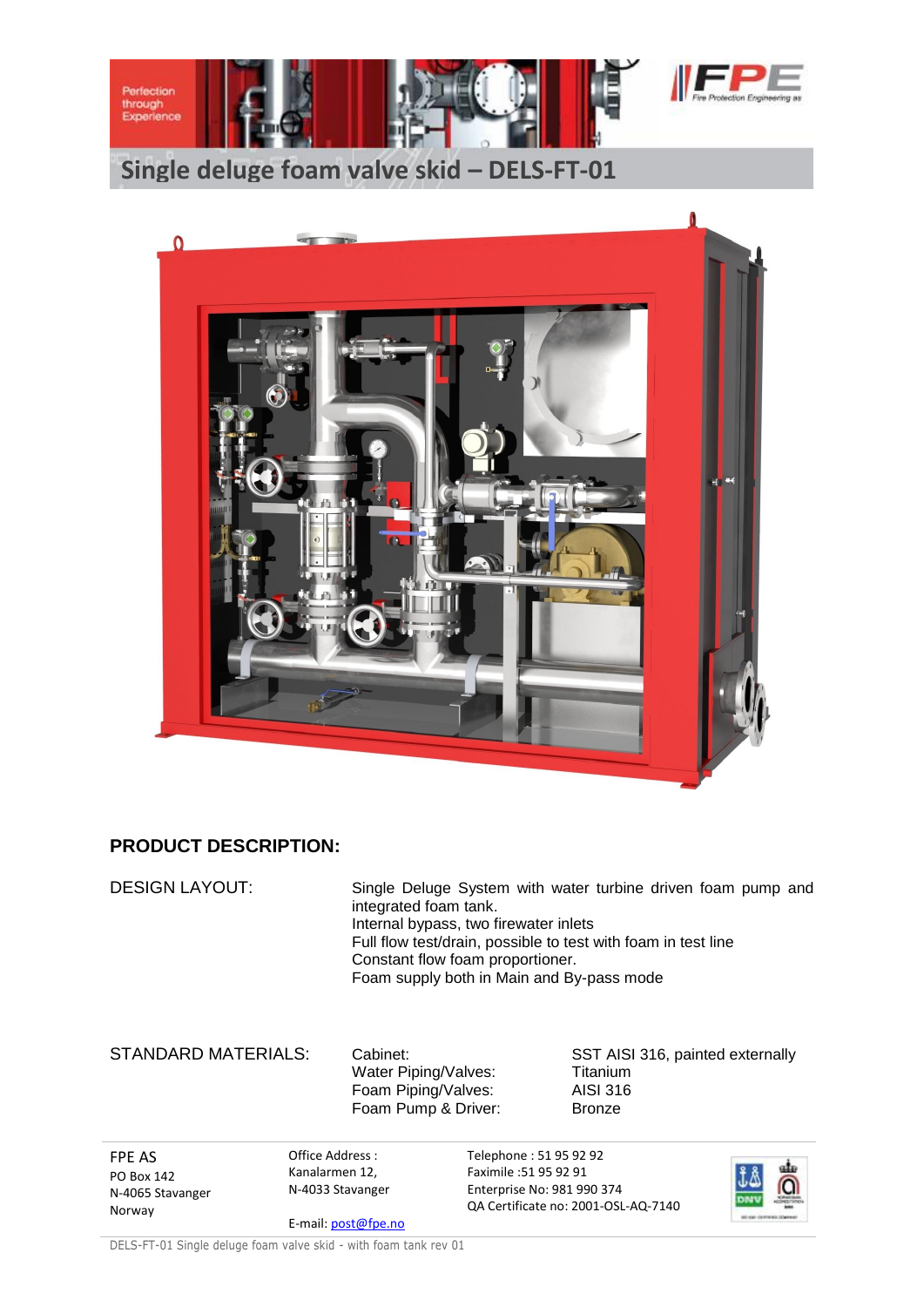

ALTERNATIVE MATERIALS: Piping: CuNi 90/10, Super Duplex<br>Valves: Values: Super Duplex, BS1400 AB Super Duplex, BS1400 AB2/LG2.

WORKING PRESSURE: 20 barg

FPE AS PO Box 142 N-4065 Stavanger Norway

Office Address : Kanalarmen 12, N-4033 Stavanger

E-mail[: post@fpe.no](mailto:post@fpe.no)

Telephone : 51 95 92 92 Faximile :51 95 92 91 Enterprise No: 981 990 374 QA Certificate no: 2001-OSL-AQ-7140



DELS-FT-01 Single deluge foam valve skid - with foam tank rev 01